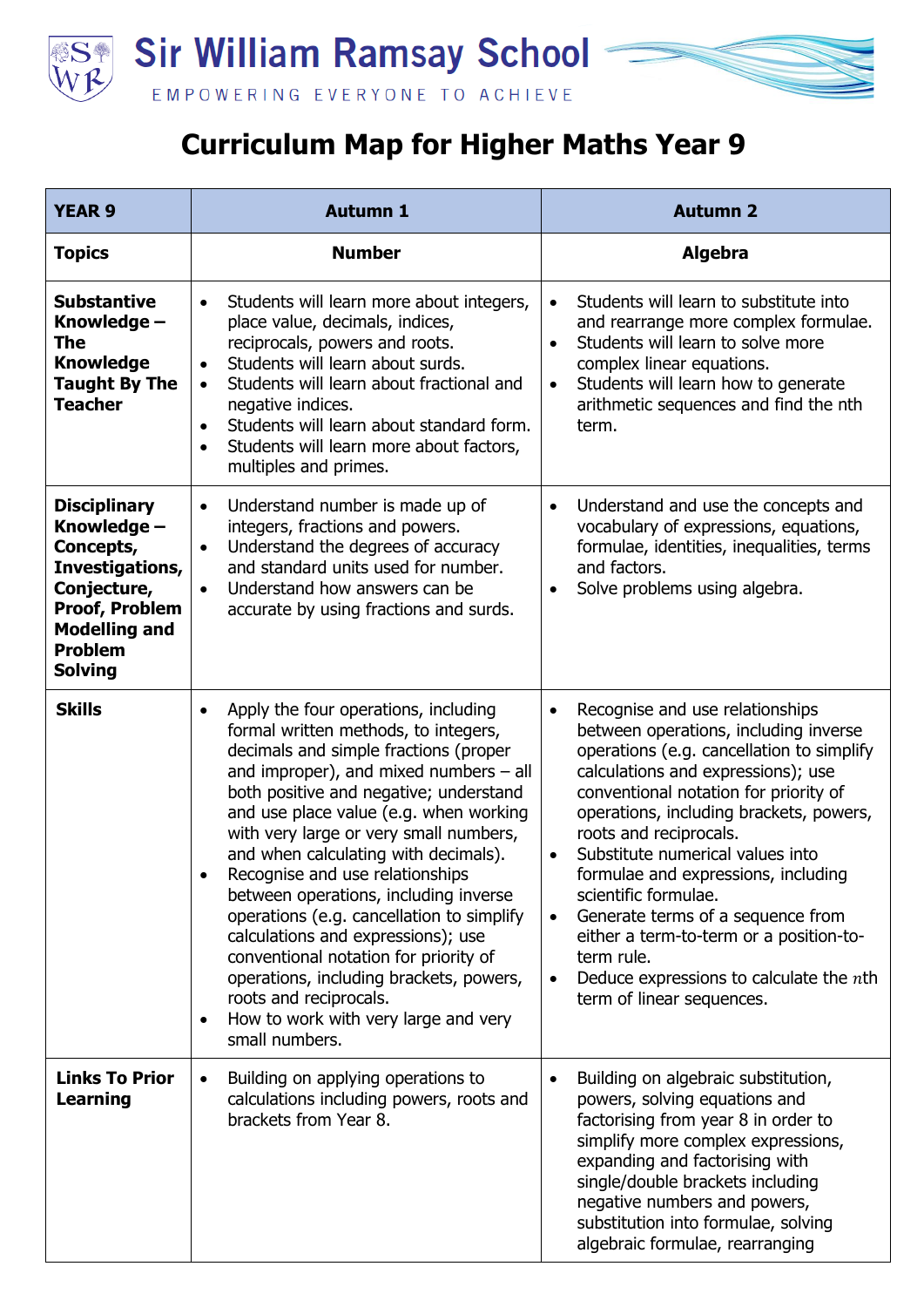|                                   |                                                                                                                                                                                     | formulae, working with linear<br>sequences.                                                                                                                         |
|-----------------------------------|-------------------------------------------------------------------------------------------------------------------------------------------------------------------------------------|---------------------------------------------------------------------------------------------------------------------------------------------------------------------|
| Literacy/<br><b>Numeracy</b>      | Language of number especially powers.<br>٠<br>Extension of deconstructing a written<br>$\bullet$<br>question into mathematical form from<br>Year 8 to more complex problems.        | Language of algebra.<br>$\bullet$<br>Extension of deconstructing a written<br>$\bullet$<br>question into mathematical form from<br>Year 8 to more complex problems. |
| <b>Cross</b><br><b>Curricular</b> | Any areas which use number or powers.<br>$\bullet$<br>Link to real life contexts where exact<br>$\bullet$<br>answers or standard form are required<br>e.g. Science and engineering. | Any areas which use algebra.<br>Link to real life contexts where<br>algebraic formulae are used                                                                     |
| <b>Assessment</b>                 | Learning checks throughout with low<br>$\bullet$<br>stakes questioning and starters.<br>Summative assessment at the end of<br>topic.                                                | Learning checks throughout with low<br>$\bullet$<br>stakes questioning and starters.<br>Summative assessment at the end of<br>topic.                                |

| <b>YEAR 9</b>                                                                                                                                                          | <b>Spring 1</b>                                                                                                                                                                                                                                                                                                                                                                                                                                                                                                                                                                                                                                                                                                                                          | <b>Spring 2</b>                                                                                                                                                                                                                                                                                                                                                                                                                                                                                                                                                                 |
|------------------------------------------------------------------------------------------------------------------------------------------------------------------------|----------------------------------------------------------------------------------------------------------------------------------------------------------------------------------------------------------------------------------------------------------------------------------------------------------------------------------------------------------------------------------------------------------------------------------------------------------------------------------------------------------------------------------------------------------------------------------------------------------------------------------------------------------------------------------------------------------------------------------------------------------|---------------------------------------------------------------------------------------------------------------------------------------------------------------------------------------------------------------------------------------------------------------------------------------------------------------------------------------------------------------------------------------------------------------------------------------------------------------------------------------------------------------------------------------------------------------------------------|
| <b>Topics</b>                                                                                                                                                          | <b>Interpreting &amp; Representing Data</b><br><b>Fractions, Ratio &amp; Percentages</b>                                                                                                                                                                                                                                                                                                                                                                                                                                                                                                                                                                                                                                                                 | Angles, Pythagoras' Theorem &<br><b>Trigonometry</b>                                                                                                                                                                                                                                                                                                                                                                                                                                                                                                                            |
| <b>Substantive</b><br>Knowledge -<br>The<br><b>Knowledge</b><br><b>Taught By The</b><br><b>Teacher</b>                                                                 | Students will learn about choosing<br>$\bullet$<br>suitable data techniques given the<br>context.<br>Students will learn about discrete,<br>$\bullet$<br>continuous and grouped data.<br>Students will learn about averages and<br>$\bullet$<br>measures of central tendency.<br>Students will learn about Scatter<br>Diagrams, lines of best fit and<br>correlation.<br>Students will learn about back-to-back<br>$\bullet$<br>Stem and Leaf Diagrams.<br>Students will learn how to estimate the<br>mean from a group frequency table.<br>Students will extend their knowledge of<br>$\bullet$<br>fractions and percentages as operators.<br>Students will extend their knowledge of<br>decimal multipliers and their link to<br>compound percentages. | Students will learn about the properties<br>$\bullet$<br>of shapes.<br>Students will learn further about parallel<br>lines and angle facts.<br>Students will learn about the interior<br>$\bullet$<br>and exterior angles of polygons.<br>Students will learn Pythagoras'<br>$\bullet$<br>Theorem.<br>Students will learn about trigonometry.<br>$\bullet$                                                                                                                                                                                                                      |
| <b>Disciplinary</b><br>Knowledge -<br>Concepts,<br>Investigations,<br>Conjecture,<br><b>Proof, Problem</b><br><b>Modelling and</b><br><b>Problem</b><br><b>Solving</b> | Understand the difference between<br>$\bullet$<br>discrete and continuous data.<br>Understand the importance of accuracy<br>$\bullet$<br>when constructing graphs and charts.<br>Interweaving percentages, ratio,<br>$\bullet$<br>decimals and fractions to solve<br>problems.                                                                                                                                                                                                                                                                                                                                                                                                                                                                           | Understand the properties of shapes<br>$\bullet$<br>and angle rules in various contexts.<br>Understand the definitions of various<br>$\bullet$<br>shapes.<br>How to solve problems in polygons and<br>$\bullet$<br>similar and congruent shapes.<br>Derive and use the sum of angles in a<br>triangle (e.g. to deduce and use the<br>angle sum in any polygon, and to derive<br>properties of regular polygons.<br>Understand geometric problems are<br>solved on a coordinate axis.<br>The history of Pythagoras' Theorem.<br>The Unit Circle and its link to<br>Trigonometry. |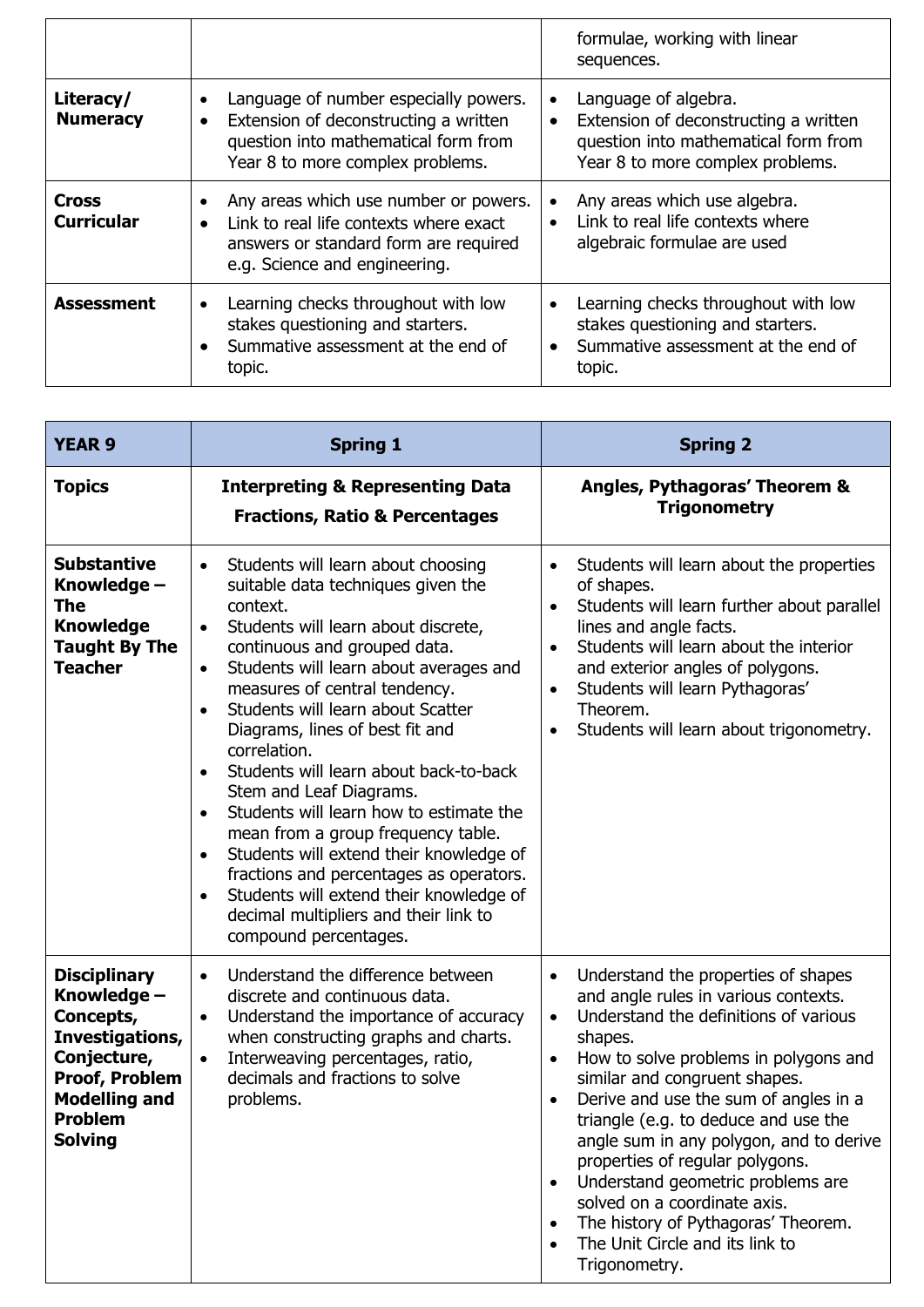| <b>Skills</b>                            | Interpret, analyse and compare the<br>distributions of data sets from<br>univariate empirical distributions<br>through:<br>appropriate graphical representation<br>involving discrete, continuous and<br>grouped data, appropriate measures of<br>central tendency (median, mode and<br>modal class) and spread (range,<br>including consideration of outliers).<br>Use and interpret scatter graphs of<br>$\bullet$<br>bivariate data; recognise correlation and<br>know that it does not indicate<br>causation; draw estimated lines of best<br>fit; make predictions; interpolate and<br>extrapolate apparent trends whilst<br>knowing the dangers of so doing.<br>Define percentage as 'number of parts<br>$\bullet$<br>per hundred'; interpret percentages and<br>percentage changes as a fraction or a<br>decimal and interpret these<br>multiplicatively; express one quantity as<br>a percentage of another; compare two<br>quantities using percentages; work with<br>percentages greater than 100%; solve<br>problems involving percentage change,<br>including percentage increase/decrease,<br>and original value problems and simple<br>interest including in financial<br>mathematics. | Use conventional terms and notations:<br>points, lines, vertices, edges, planes,<br>parallel lines, perpendicular lines, right<br>angles, polygons, regular polygons and<br>polygons.<br>Understand and use alternate and<br>corresponding angles on parallel lines;<br>derive and use the sum of angles in a<br>triangle (e.g. to deduce and use the<br>angle sum in any polygon, and to derive<br>properties of regular polygons).<br>Know the formulae for: Pythagoras'<br>theorem $a^2 + b^2 = c^2$ , and the<br>trigonometric ratios sine, cosine and<br>tangent; apply them to find angles and<br>lengths in right-angled triangles and in<br>two dimensional figures.<br>Know the exact values of sin $\theta$ and cos<br>$\theta$ for $\theta = 0^{\circ}$ , 30°, 45°, 60° and 90°;<br>know the exact value of tan $\theta$ for $\theta =$<br>$0^{\circ}$ , 30°, 45° and 60°. |
|------------------------------------------|------------------------------------------------------------------------------------------------------------------------------------------------------------------------------------------------------------------------------------------------------------------------------------------------------------------------------------------------------------------------------------------------------------------------------------------------------------------------------------------------------------------------------------------------------------------------------------------------------------------------------------------------------------------------------------------------------------------------------------------------------------------------------------------------------------------------------------------------------------------------------------------------------------------------------------------------------------------------------------------------------------------------------------------------------------------------------------------------------------------------------------------------------------------------------------------------------|---------------------------------------------------------------------------------------------------------------------------------------------------------------------------------------------------------------------------------------------------------------------------------------------------------------------------------------------------------------------------------------------------------------------------------------------------------------------------------------------------------------------------------------------------------------------------------------------------------------------------------------------------------------------------------------------------------------------------------------------------------------------------------------------------------------------------------------------------------------------------------------|
| <b>Links To Prior</b><br><b>Learning</b> | Building on representing data in pie<br>$\bullet$<br>charts, stem and leaf diagrams and<br>scatter graphs from Year 8.<br>Building on number work in Year 8 on<br>fractions, decimals, ratio and<br>percentages.                                                                                                                                                                                                                                                                                                                                                                                                                                                                                                                                                                                                                                                                                                                                                                                                                                                                                                                                                                                     | Building on applying the properties of<br>$\bullet$<br>angles at a point, angles at a point on a<br>straight line, vertically opposite angles;<br>understand and use alternate and<br>corresponding angles on parallel lines;<br>derive and use the sum of angles in a<br>triangle (e.g. to deduce and use the<br>angle sum in any polygon, and to derive<br>properties of regular polygons).                                                                                                                                                                                                                                                                                                                                                                                                                                                                                         |
| Literacy/<br><b>Numeracy</b>             | Language of number, percentages,<br>$\bullet$<br>fractions, decimals and data.<br>Continued deconstruction of a worded<br>$\bullet$<br>problem to the key mathematical<br>information.                                                                                                                                                                                                                                                                                                                                                                                                                                                                                                                                                                                                                                                                                                                                                                                                                                                                                                                                                                                                               | Language of geometry.<br>Continued deconstruction of a worded<br>problem to the key mathematical<br>information.                                                                                                                                                                                                                                                                                                                                                                                                                                                                                                                                                                                                                                                                                                                                                                      |
| <b>Cross</b><br><b>Curricular</b>        | Any areas which use statistical<br>$\bullet$<br>diagrams, percentages, fractions and<br>decimals.<br>Link to real life contexts especially in<br>$\bullet$<br>displaying data, correlation or finance.                                                                                                                                                                                                                                                                                                                                                                                                                                                                                                                                                                                                                                                                                                                                                                                                                                                                                                                                                                                               | Any areas which use angles and right-<br>$\bullet$<br>angled triangles.<br>Link to real life contexts especially in in<br>engineering or Technology.                                                                                                                                                                                                                                                                                                                                                                                                                                                                                                                                                                                                                                                                                                                                  |
| <b>Assessment</b>                        | Learning checks throughout with low<br>$\bullet$<br>stakes questioning and starters.<br>Summative assessment at the end of<br>$\bullet$<br>topic.                                                                                                                                                                                                                                                                                                                                                                                                                                                                                                                                                                                                                                                                                                                                                                                                                                                                                                                                                                                                                                                    | Learning checks throughout with low<br>stakes questioning and starters.<br>Summative assessment at the end of<br>topic.                                                                                                                                                                                                                                                                                                                                                                                                                                                                                                                                                                                                                                                                                                                                                               |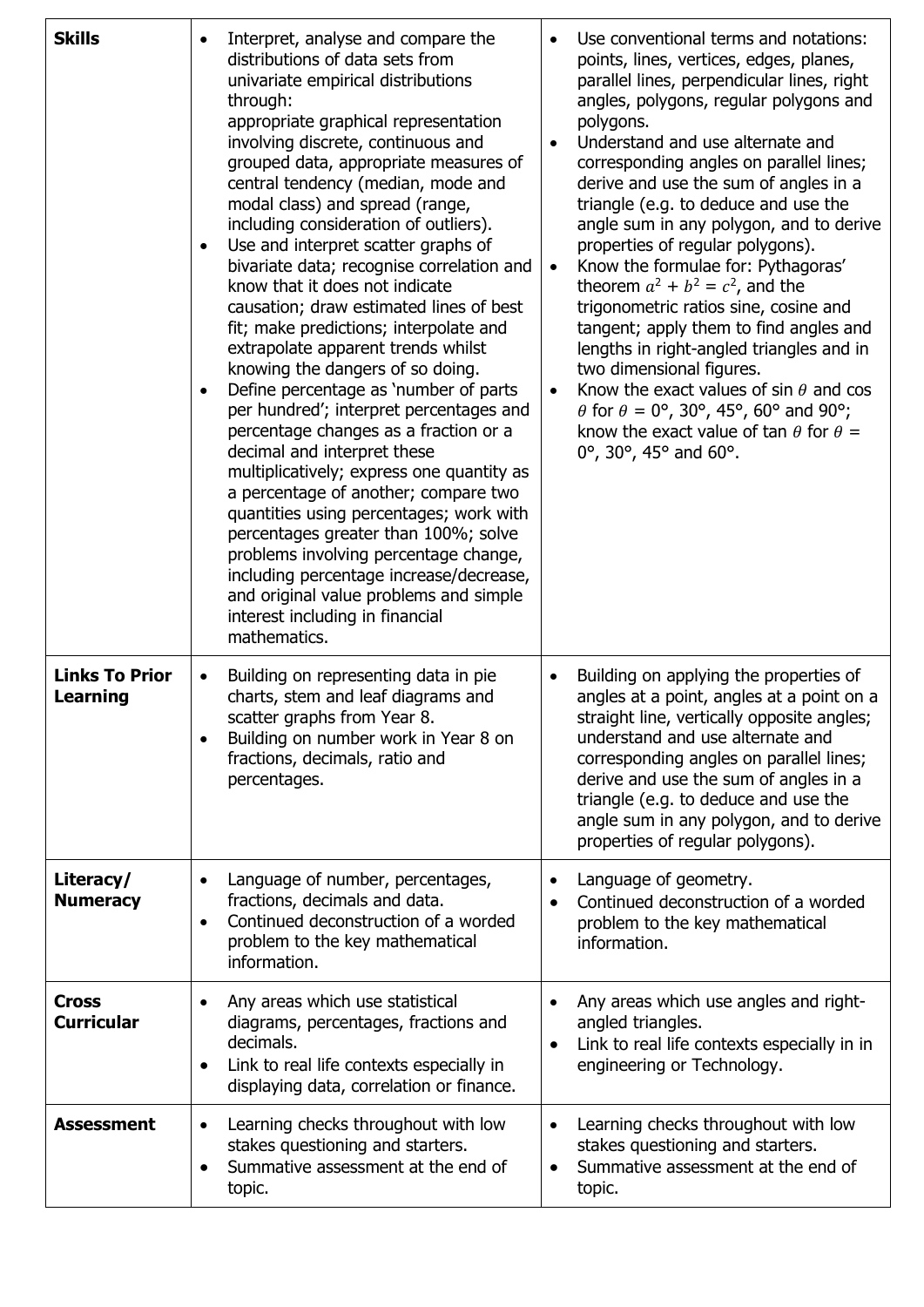| <b>YEAR 9</b>                                                                                                                                                          | <b>Summer 1</b>                                                                                                                                                                                                                                                                                                                                                                                                                                                                                                                                                                                                                                                                                                                                                                                                                                                                                                                                                                                                    | <b>Summer 2</b>                                                                                                                                                                                                                                                                                                                                                                                                                                                                                                                                                                                                                                                                                                |
|------------------------------------------------------------------------------------------------------------------------------------------------------------------------|--------------------------------------------------------------------------------------------------------------------------------------------------------------------------------------------------------------------------------------------------------------------------------------------------------------------------------------------------------------------------------------------------------------------------------------------------------------------------------------------------------------------------------------------------------------------------------------------------------------------------------------------------------------------------------------------------------------------------------------------------------------------------------------------------------------------------------------------------------------------------------------------------------------------------------------------------------------------------------------------------------------------|----------------------------------------------------------------------------------------------------------------------------------------------------------------------------------------------------------------------------------------------------------------------------------------------------------------------------------------------------------------------------------------------------------------------------------------------------------------------------------------------------------------------------------------------------------------------------------------------------------------------------------------------------------------------------------------------------------------|
| <b>Topics</b>                                                                                                                                                          | <b>Graphs</b><br><b>Area &amp; Volume</b>                                                                                                                                                                                                                                                                                                                                                                                                                                                                                                                                                                                                                                                                                                                                                                                                                                                                                                                                                                          | <b>Transformations &amp; Constructions</b>                                                                                                                                                                                                                                                                                                                                                                                                                                                                                                                                                                                                                                                                     |
| <b>Substantive</b><br>Knowledge -<br><b>The</b><br><b>Knowledge</b><br>Taught By The<br><b>Teacher</b>                                                                 | Students will learn about real-life<br>$\bullet$<br>graphs, linear graphs and their<br>properties and coordinate geometry.<br>Students will learn about velocity - time<br>$\bullet$<br>graphs and their properties.<br>Students will learn about quadratic and<br>$\bullet$<br>cubic graphs and their properties.<br>Students will learn about the equation<br>$\bullet$<br>of a circle and its tangents.<br>Students will learn how to use graphs to<br>$\bullet$<br>solve equations.<br>Students will learn how to solve<br>$\bullet$<br>quadratic equations algebraically or<br>graphically.<br>Students will learn how to calculate the<br>$\bullet$<br>circumference and area of a circle.<br>Students will learn how to calculate the<br>volumes of a variety of 3D forms.                                                                                                                                                                                                                                  | Students will learn how to do<br>$\bullet$<br>constructions using a ruler and<br>compasses.<br>Students will learn about loci and how<br>$\bullet$<br>to draw them.<br>Students will learn about bearings.<br>$\bullet$<br>Students will learn about scale<br>$\bullet$<br>drawings, plans and elevations.<br>Students will learn how to enlarge an<br>$\bullet$<br>object from a centre using positive,<br>negative and fractional scale factors.<br>Students will learn about column<br>$\bullet$<br>vectors and their manipulation.                                                                                                                                                                         |
| <b>Disciplinary</b><br>Knowledge -<br>Concepts,<br>Investigations,<br>Conjecture,<br><b>Proof, Problem</b><br><b>Modelling and</b><br><b>Problem</b><br><b>Solving</b> | Understand the importance of accuracy<br>$\bullet$<br>in drawing graphs.<br>Understand and use standard<br>$\bullet$<br>mathematical formulae; rearrange<br>formulae to change the subject.<br>Understand rates of change and the link<br>$\bullet$<br>to gradients.<br>Know the history of Pi.<br>$\bullet$                                                                                                                                                                                                                                                                                                                                                                                                                                                                                                                                                                                                                                                                                                       | Understand the link between 2D plans<br>$\bullet$<br>and elevations to 3D shapes.<br>Understand the concept of the length<br>$\bullet$<br>scale factor.<br>Understand the concept of locus.<br>$\bullet$<br>Understand the properties of isosceles<br>$\bullet$<br>triangles and how they can link to<br>bisectors.<br>Understand the concept of a vector.<br>$\bullet$                                                                                                                                                                                                                                                                                                                                        |
| <b>Skills</b>                                                                                                                                                          | Identify and interpret gradients and<br>$\bullet$<br>intercepts of linear functions graphically<br>and algebraically.<br>Identify and interpret roots, intercepts,<br>turning points of quadratic functions<br>graphically.<br>Recognise and use the equation of a<br>$\bullet$<br>circle with centre at the origin; find the<br>equation of a tangent to a circle at a<br>given point.<br>Solve quadratic equations (including<br>$\bullet$<br>those that require rearrangement)<br>algebraically by factorising, by<br>completing the square and by using the<br>quadratic formula; find approximate<br>solutions using a graph.<br>Know the formulae: circumference of a<br>circle = $2\pi r = \pi d$ , area of a circle =<br>$\pi r^2$ ; calculate: perimeters of 2D shapes,<br>including circles; areas of circles and<br>composite shapes; surface area and<br>volume of spheres, pyramids, cones and<br>composite solids.<br>Calculate arc lengths, angles and areas<br>$\bullet$<br>of sectors of circles. | Use scale factors, scale diagrams and<br>$\bullet$<br>maps.<br>Use the standard ruler and compass<br>$\bullet$<br>constructions (perpendicular bisector of<br>a line segment, constructing a<br>perpendicular to a given line from/at a<br>given point, bisecting a given angle);<br>use these to construct given figures and<br>solve loci problems; know that the<br>perpendicular distance from a point to a<br>line is the shortest distance to the line.<br>Construct and interpret plans and<br>$\bullet$<br>elevations of 3D shapes.<br>Apply addition and subtraction of<br>$\bullet$<br>vectors, multiplication of vectors by a<br>scalar, and diagrammatic and column<br>representations of vectors. |